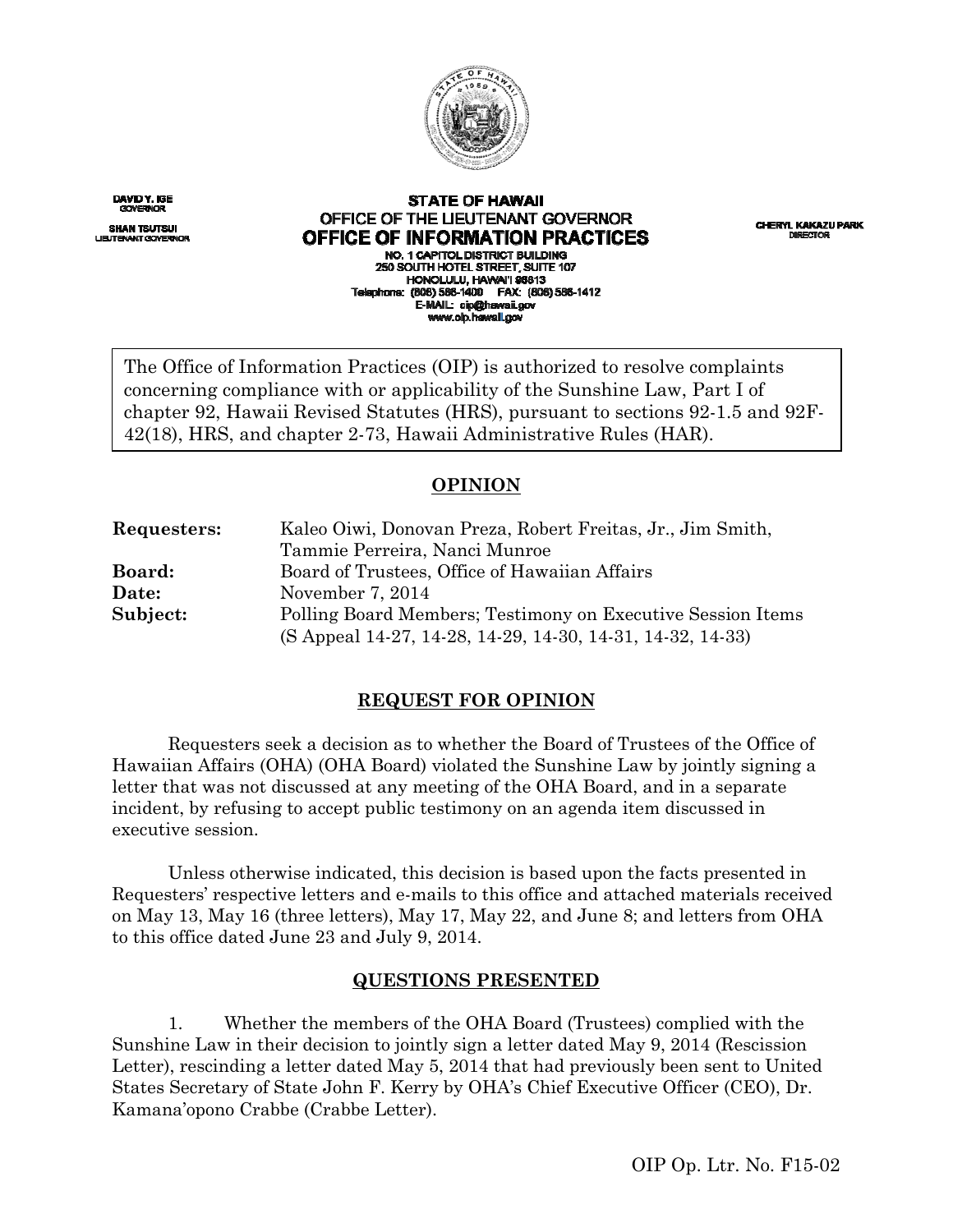2. Whether the Sunshine Law allowed the OHA Board to refuse to accept oral testimony regarding an agenda item discussed in executive session during its meeting of May 19, 2014.

### **BRIEF ANSWERS**

1. No. The Trustees' decision to jointly sign the Rescission Letter was not discussed during a noticed meeting of any sort, but instead was reached through a chain of serial communications involving the board's full membership. The Sunshine Law did not allow the OHA Board to use serial communications to discuss and reach agreement on the Rescission Letter outside a noticed meeting.

2. No. The Sunshine Law requires boards to accept oral testimony on every item on every agenda, including items anticipated to be discussed in executive session. Thus, the OHA Board's refusal to accept oral testimony on an agenda item discussed in executive session was contrary to the Sunshine Law's requirements.

## **FACTS**

At the time of the relevant events, the OHA Board had previously made a commitment, adopted on March 6, 2014, to facilitate a process empowering Native Hawaiians to participate in building a Native Hawaiian governing entity. The Crabbe Letter, which was dated May 5, 2014, sought an opinion from "the Office of Legal Counsel, Department of Justice," as to the continued existence of the Hawaiian Kingdom and the effect (including potential criminal liability) of any such continued existence on OHA. The letter further noted that Dr. Crabbe would recommend that OHA "refrain from pursuing a Native Hawaiian governing entity" until receiving confirmation that the Hawaiian Kingdom did not still exist.

On May 9, 2014, the following communications transpired: (1) OHA Board Chair Colette Y. Machado learned from Dr. Crabbe that he had sent the Crabbe Letter; (2) a press release detailing the Crabbe Letter was issued indicating that it had been sent with Chair Machado's approval; and (3) Chair Machado e-mailed all of OHA to clarify that the press release and Crabbe Letter were sent without her support or approval. At that time, several Trustees were in Hawaii, and other Trustees were either in Washington, D.C., or in transit.

These communications then led to what OHA describes as "email messages sent to the trustees' staff or one-on-one telephone conversations in order to obtain the trustees' agreement to sign the Rescission Letter. . . ." The Rescission Letter was duly signed by all nine Trustees, and sent to Secretary Kerry, on May 9 (the same day the Trustees first learned about the Crabbe Letter).

On May 19, 2014, the OHA Board held a meeting that, according to its filed agenda, was to include an item for executive session closed to the public for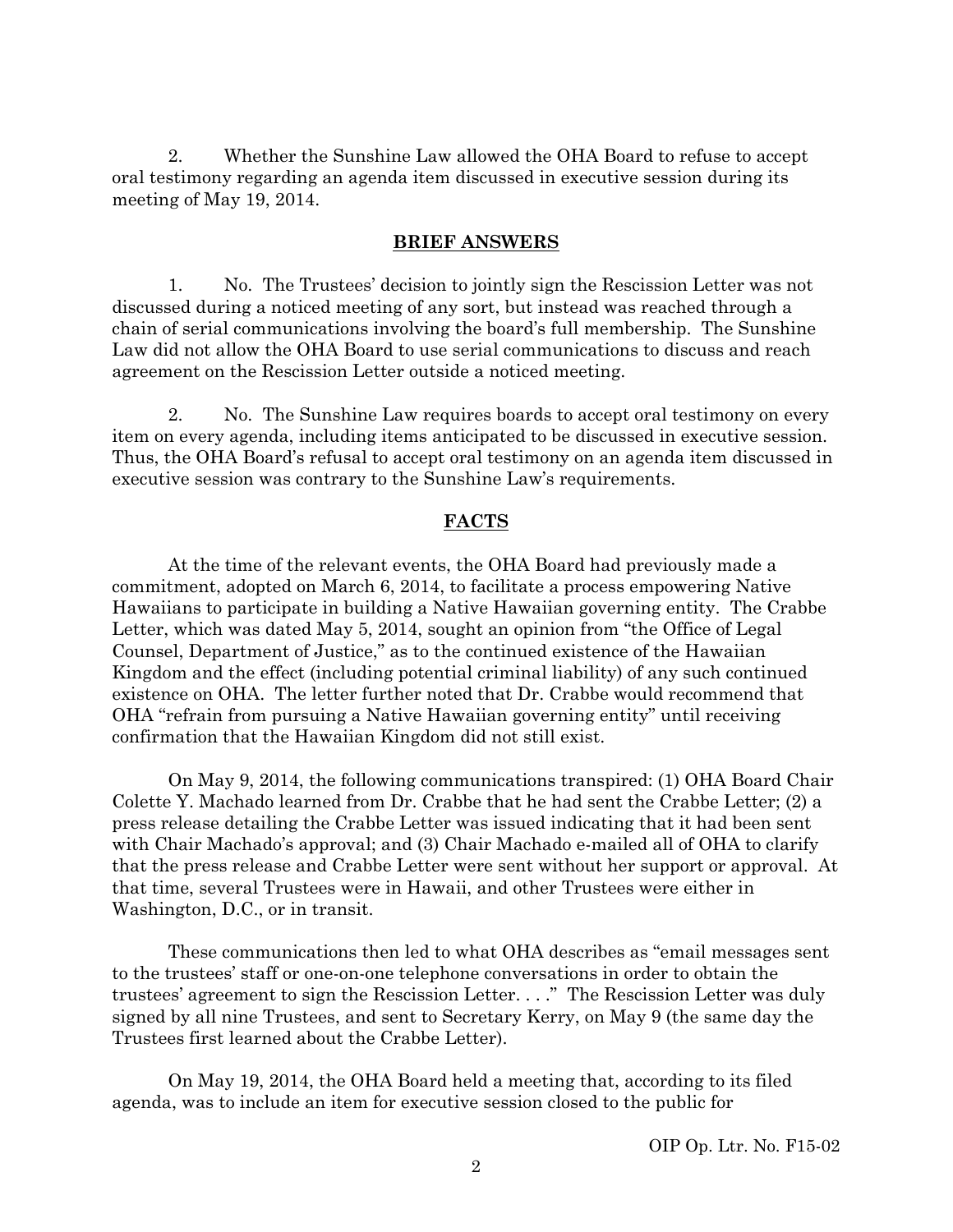Consultation with Board Counsel Robert G. Klein re: questions and issues pertaining to the Board's powers and duties with respect to Contract Number 2744, Chief Executive Officer, Dr. Kamana'opono Crabbe, and to consider appropriate action with respect to the conduct of Dr. Crabbe. Per HRS  $\S$   $\S$   $\S$   $92-5(a)[(2)$  and  $(a)(4)$ .

The meeting drew a large crowd, approximately 100 attendees in OHA's estimation, all of whom (including some Requesters) sought to present oral testimony on the executive session item regarding Dr. Crabbe. After confirming that Dr. Crabbe preferred to have the item considered in executive session and publicly voting to go into executive session, and without having allowed the members of the public to present oral testimony on the item, the OHA Board ordered the members of the public present to leave the room and proceeded to discuss the item in executive session.

### **DISCUSSION**

# **I. The Rescission Letter**

 $\overline{a}$ 

Because the Rescission Letter was apparently signed by all Trustees, at a time when they were not all in the same place and no meeting had been noticed, some of the Requesters questioned whether a meeting had been held at which the letter was discussed, and if so, whether it was an emergency meeting or a videoconference or audioconference meeting.1 OHA's explanation was that although no meeting was held, the Trustees agreed to sign the Rescission Letter via "email messages sent to the trustees' staff or one-on-one telephone conversations[.]" While OHA did not specify either the names of the participants or the number of e-mail and telephone exchanges, it is nonetheless clear from OHA's explanation that the Trustees were polled on the issue via a number of serial communications either directly between Trustees or using Trustees' staff as go-betweens.

The Sunshine Law requires that board members' discussions of board business take place during a properly noticed meeting, or as otherwise specifically permitted by the law, notably section 92-2.5, HRS.  $\underline{See}$  HRS  $\S$  92-2 (2012) (defining a social or informal gathering with no discussion of official business as a "chance meeting"), 92-2.5 (2012) (listing permitted interactions outside a meeting), 92-3 (2012) (requiring meetings to be open to the public unless otherwise permitted), and 92-5(b) (2012) (declaring "[n]o chance meeting, permitted interaction, or electronic communication shall be used to circumvent the spirit or requirements of [the Sunshine Law] or to deliberate toward a decision over which the board has supervision, control, jurisdiction, or advisory power.")

 $\,1\,$ 1 The Sunshine Law allows boards to hold meetings by interactive conference technology so long as specified criteria are met. HRS § 92-3.5 (2012).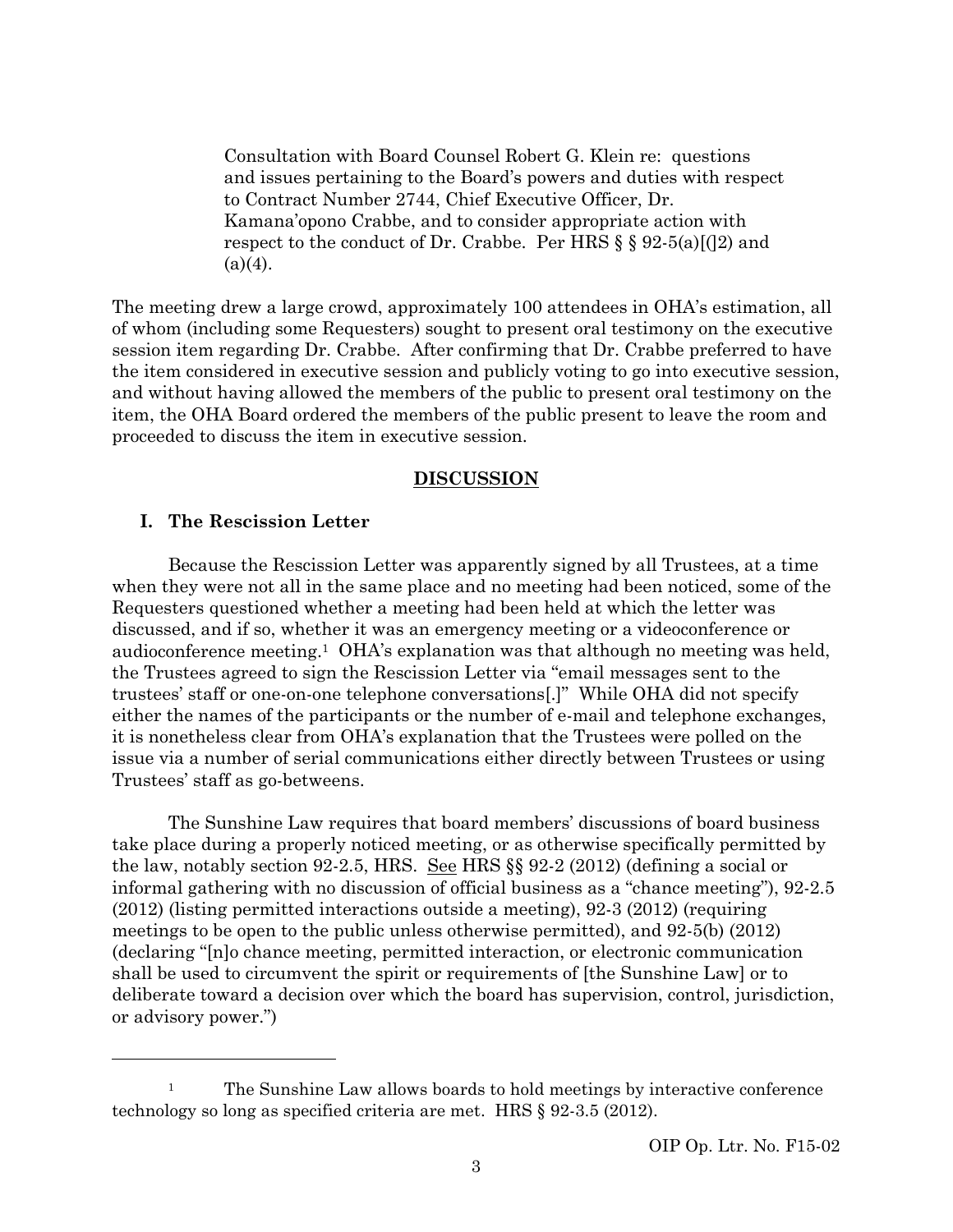OHA acknowledges that no meeting was held, and does not argue that any permitted interaction listed in section 92-2.5, HRS, would apply to a discussion involving the full OHA Board.2 Rather, OHA's argument is that the OHA Board's decision to rescind the Crabbe Letter did not require a meeting, because the Crabbe Letter had no legal effect and the Rescission Letter was consistent with previously adopted OHA policy. In Sunshine Law terms, OIP understands OHA to be arguing that the decision to send the Rescission Letter was not OHA Board business because it was simply an implementation of a policy previously adopted by the OHA Board. The question of whether the Trustees complied with the Sunshine Law in their decision to sign the Rescission Letter depends, then, on whether: (1) rescinding the Crabbe Letter was OHA Board business, and (2) the Trustees discussed that topic.

## **A. The Rescission Letter as Board Business**

 $\overline{a}$ 

Board business includes discrete matters over which a board has supervision, control, jurisdiction, or advisory power, that are actually pending before the board or that are likely to arise before the board. OIP Op. Ltrs. No. 04-04 at 2, 04-01 at 7, and 01-01 at 31.

OHA argues that because Dr. Crabbe was not authorized to seek a legal opinion from the Secretary of State without the approval of the OHA Board, the Crabbe Letter was void from the outset as an *ultra vires* act. It was therefore unnecessary, OHA contends, for a majority of the Trustees to agree to rescind the unauthorized Crabbe Letter, so there was no need for the Trustees to meet to discuss the matter.

OHA's argument that the trustees did not actually need to meet to decide on a response to the Crabbe letter because it was void is beside the point. OHA did, in fact, poll the Trustees to obtain their agreement to send the Rescission Letter, which they all signed. If OHA had not done so, and if OHA's letter to Secretary Kerry had been signed by the Chair alone and had stated that the Crabbe Letter was issued without the authorization of the Trustees, then the argument that the Trustees did not need to agree to rescind the Crabbe Letter would be a cogent response to any inference that the Trustees must have discussed the matter and agreed to send such a letter. In this case, though, OHA has acknowledged that the Trustees were polled and did agree to send the Rescission Letter. The key question is not whether the Crabbe Letter was authorized or whether the OHA Board's Chair could have responded to it unilaterally; instead, the key question is whether the Trustees' alleged serial discussion and agreement as to how to respond to the Crabbe Letter involved an issue that was OHA board business.

 $\,2$ 2 The permitted interaction set out in section 92-2.5 (a), HRS, allowing two members of a board to discuss board business outside a meeting so long as no commitment to vote is made or sought, appears to be the only one potentially applicable to a discussion of how to respond to the Crabbe Letter in the circumstances as described; however, as it is limited to two members, it could not apply to a discussion involving three or more Trustees.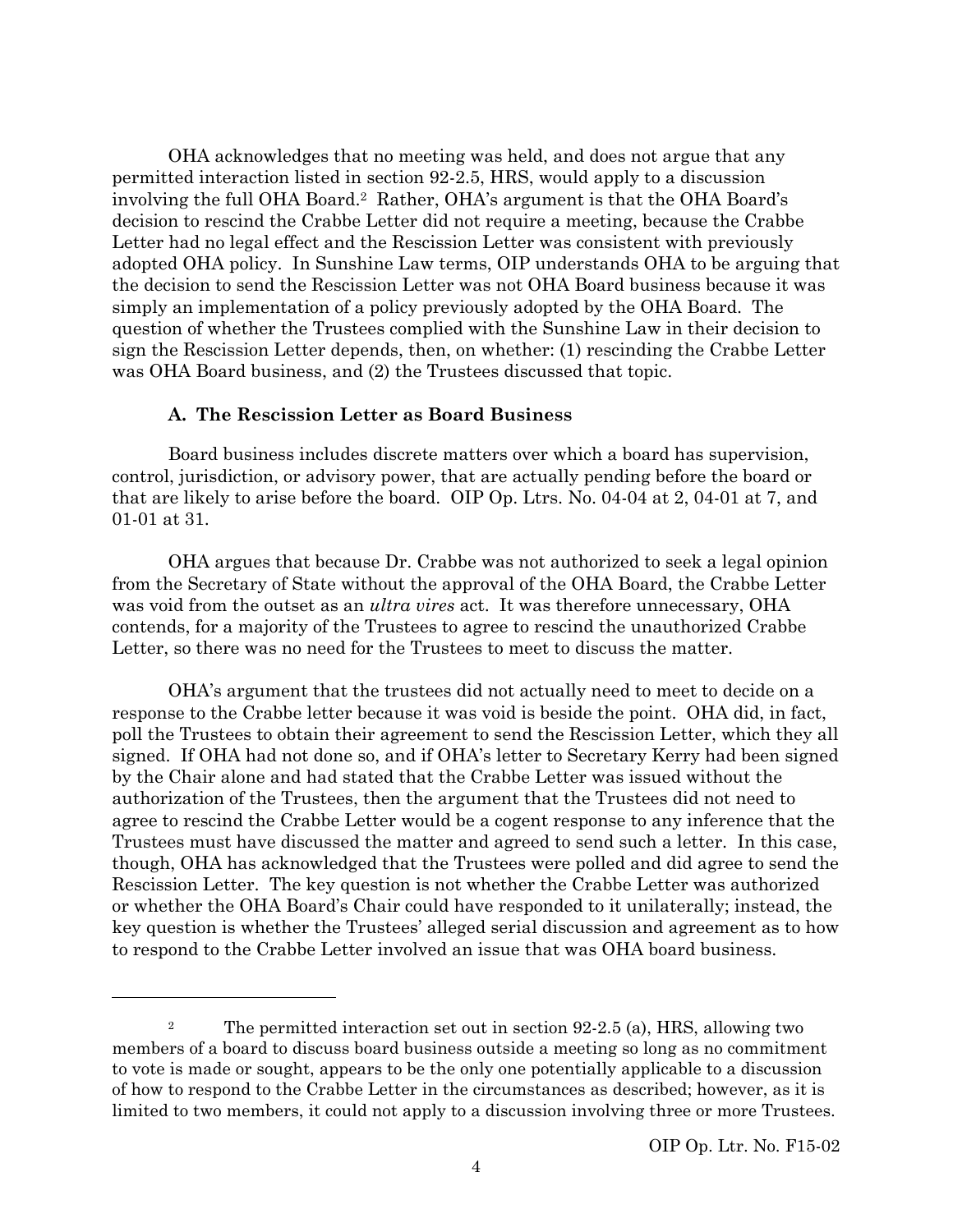The question of how to respond to the Crabbe Letter was clearly a discrete matter and was within the OHA Board's supervision, control, jurisdiction, or advisory power because the content of the Crabbe Letter itself, and supervision of the CEO, are within OHA's statutory authority. See HRS §§ 10-5(6) (2009) (requiring that OHA Board shall "[d]elegate to the administrator, its officers and employees such powers and duties as may be proper for the performance of the powers and duties vested in the board"), 10-10 (2009) (giving OHA Board the power, by a majority vote, to appoint an administrator for a term to be determined by the board; and, by a two-thirds vote of all members to which it is entitled, to remove the administrator for cause at any time).

As to whether the issue was actually pending before the OHA Board, OIP notes that although a board's pending business typically appears on its agendas for recent or upcoming meetings, the OHA Board's discussion of its response to the Crabbe Letter took place entirely outside a meeting, and thus was not listed as a pending issue on any OHA Board agenda. However, OIP has never held that an issue cannot be considered to be board business until such time as it appears on a board's meeting agenda. Indeed, such an interpretation would be contrary to the Sunshine Law's mandate to strictly construe exceptions to the open meeting requirements, as it would allow a board to avoid the Sunshine Law's open meeting requirements with regard to its discussion of an issue within its authority simply by not placing the issue on its agenda. See HRS  $\S$ 92-1(3) (2012).

The mere fact that the Trustees discussed and immediately acted on the question of how to respond to the Crabbe Letter is sufficient to indicate that the Trustees believed the OHA Board had supervision, control, jurisdiction, or advisory power over that question, and that it was currently pending before the OHA Board. OIP therefore concludes that the OHA Board's response to the Crabbe Letter, and specifically the proposal to send the Rescission Letter, were board business of the OHA Board.

Although it was not relevant to the issues raised by this appeal, OHA's argument that the Crabbe Letter was void as an *ultra vires* act would have provided a basis for holding an emergency meeting based on an unanticipated event: the OHA Board did not have advance knowledge and could not reasonably have known that its CEO would act beyond his authority and contrary to the OHA Board's stated commitment by sending the Crabbe Letter, and under the circumstances, the OHA Board needed to take immediate action to clarify its actual position to the State Department. See HRS  $\S 92-8(b)$  and (c)(1) (2012) (setting out standards for when an emergency meeting may be held based on an unanticipated event). Nothing in the Sunshine Law indicates that an emergency meeting cannot be held by interactive technology as permitted by section 92-3.5, HRS, so the fact that several board members were in Washington, D.C., would not have been a bar to the OHA board holding an emergency meeting as permitted by section 92-8, HRS, by interactive technology under section 92-3.5, HRS. HRS §§ 92-3.5 (2012) and 92-8.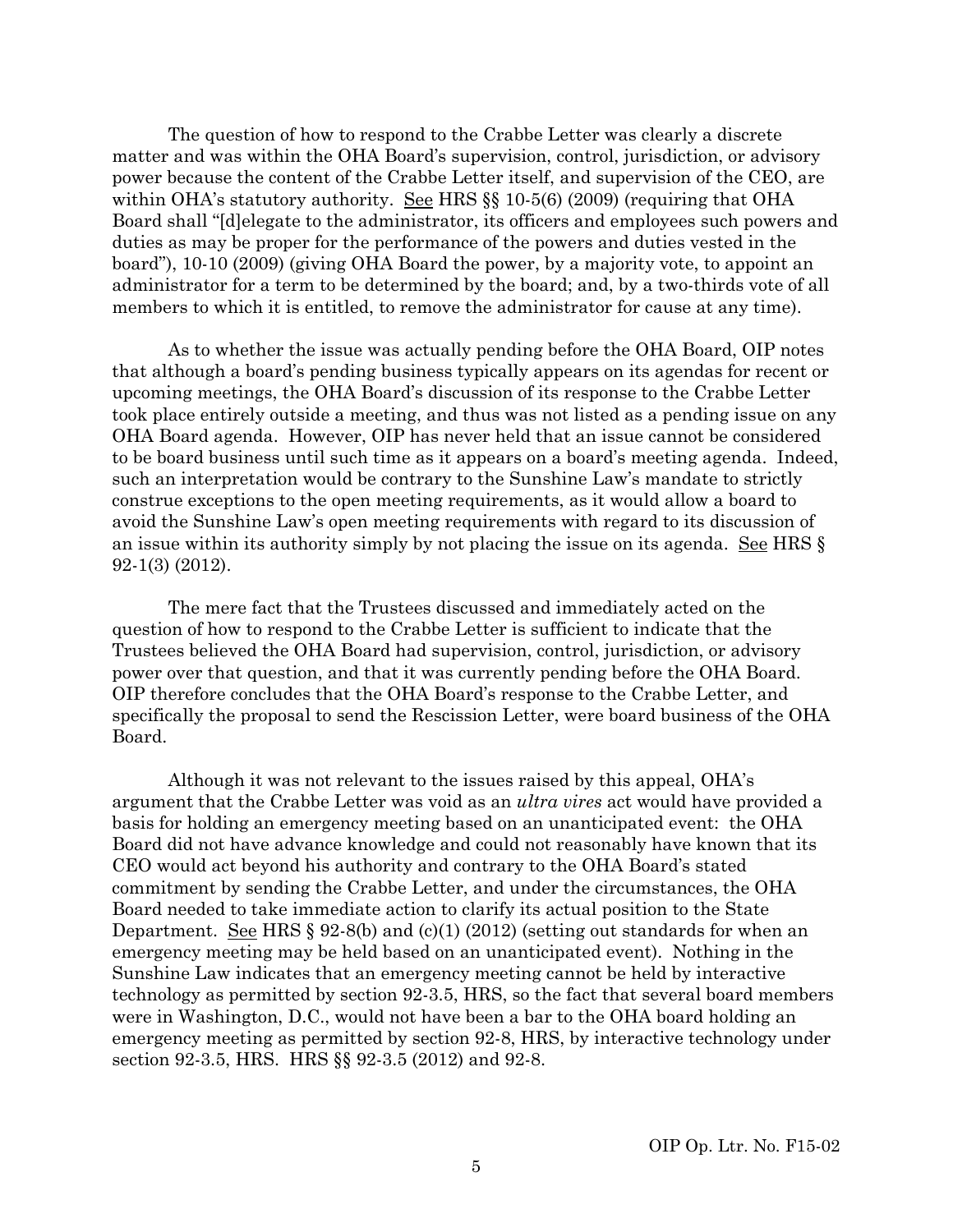However, the facts as they stand indicate that the OHA Board did not seek to set up an emergency meeting or a regular meeting to discuss the proposed response to the Crabbe Letter, but instead discussed it through a series of telephone and e-mail conversations. Whether or not it was legally necessary for the OHA Board to take action as a board to rescind the Crabbe Letter, the fact remains that the OHA Board did act as a board in agreeing to send the Rescission Letter.

## **B. Discussion of Rescinding the Crabbe Letter**

OHA emphasized that the telephone conversations regarding the Rescission Letter were one-on-one discussions. Section 92-2.5(a), HRS, allows two members of a board to discuss board business outside a meeting so long as no commitment to vote is made or sought. HRS § 92-2.5(a). However, OIP has previously opined that "[w]hether intended or not, use of section 92-2.5(a) to conduct serial one-on-one communications clearly circumvents the spirit and requirements of the Sunshine Law in direct violation of section 92-5(b)." OIP Op. Ltr. No. 05-15 at 8. The Hawaii Intermediate Court of Appeals upheld OIP's conclusion that serial one-on-one communications involving a quorum of board members did not fall within the permitted interactions set out in section 92-2.5, HRS, and were thus in violation of the Sunshine Law. Right to Know Comm. v. City Council, City and Cnty. of Honolulu, 117 Haw. 1, 12-13, 175 P. 3d 11, 122-123 Ct. App. 2007), as corrected (Feb. 15, 2008) (Right to Know).

All of the one-on-one communications at issue in Right to Know were between board members, in comparison to the present case, where the communications included e-mail communications sent to a board member's staffer to be passed on to the board member. Staffers are not subject to the Sunshine Law in the way that members of the board themselves are, and communications between a board member and staffer, or between two staffers, are not generally subject to Sunshine Law scrutiny in the same way as communications between two board members. However, the question raised here, which OIP has not previously addressed, is whether board members' use of a staffer as an intermediary may be considered a communication between those board members in appropriate circumstances, particularly in a case where it appears that the staffer's role was that of a mere go-between passing on a message between board members.

Notably, one case cited by the Intermediate Court of Appeals in support of its conclusion did not involve one-on-one communications between board members, but instead held that a series of one-on-one meetings between individual members of a school board and the school superintendent, a member of that board's staff, was in effect a communication among those board members. Blackford v. Sch. Bd. of Orange County*,* 375 So.2d 578, 580 (Fla. Dist. Ct. App. 1979) (holding that "the scheduling of six sessions of secret discussions, repetitive in content, in rapid-fire seriatim and of such obvious official portent, resulted in six de facto meetings by two or more members of the board at which official action was taken," and "[a]s a consequence, the discussions were in contravention of the Sunshine Law"), cited in Right to Know, supra, at 117 Haw. 12, 175 P.3d 122.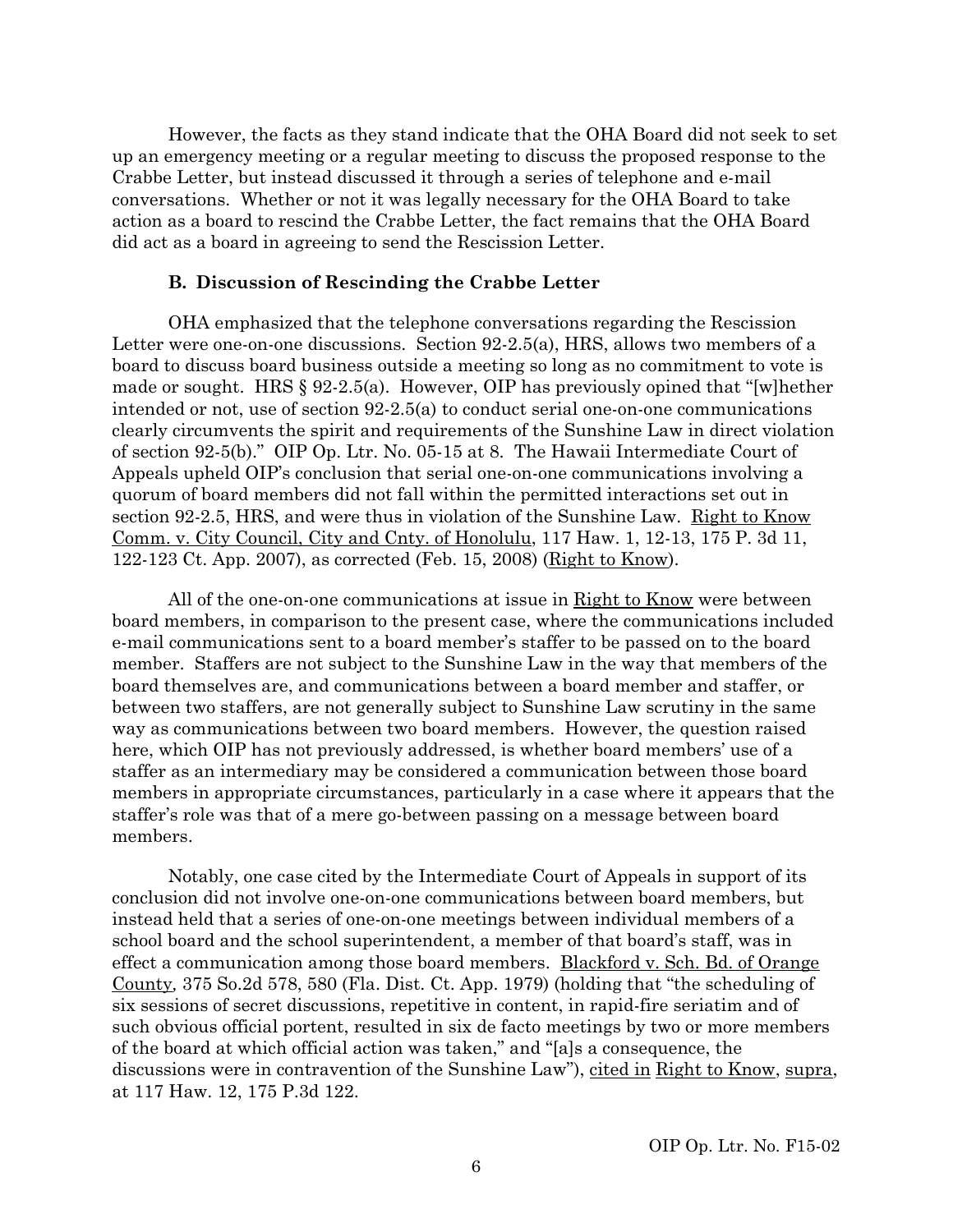OIP agrees with the Blackford court that in the presence of factual circumstances such as a rapid-fire series of discussions with repetitive content, communication of information from one board member to another via a staff member may be considered a communication between those board members. OIP also finds it significant that the e-mail messages sent to the Trustees' staff were not primarily intended to carry information to the staff, but instead were intended to obtain the Trustees' agreement to sign the Rescission Letter. In other words, in this case, the staffers were not independent actors, but merely go-betweens tasked with passing on the information in the e-mail to each Trustee and sending back each Trustee's response.3

OIP thus concludes that through a series of one-on-one communications, either directly or through e-mail messages addressed to staff, all the Trustees discussed the question of whether the OHA Board should respond to the Crabbe Letter by sending the Rescission Letter and ultimately agreed to do so. This serial discussion was not permitted under any part of section 92-2.5, HRS, nor did it take place in a properly noticed meeting. The discussion therefore violated the Sunshine Law.

# **II. The May 19, 2014 Executive Session**

l

Some Requesters argued that when the OHA Board went directly into executive session from the public portion of its May 19 meeting, without allowing public testimony on the executive session topic, the OHA Board violated the Sunshine Law's requirement to "afford all interested persons an opportunity to present oral testimony on any agenda item." See HRS § 92-3. In response, OHA argues that the executive session was proper because the topic of discussion fell within two of the permitted purposes for holding an executive session: those for consideration of matters affecting employee privacy and for consultation with a board's attorney. See HRS § 92-5(2) and (4) (2012).

OHA's position stems from its apparent assumption that the Sunshine Law does not require a board to accept oral testimony on agenda items that are considered in executive session. Thus, OHA does not dispute that it denied the public the opportunity to provide oral testimony on the agenda item before the board began its executive session discussion, and it argues that the OHA Board could properly discuss the agenda item in question in executive session. OHA mistakes the nature of the

 $\,3$ The situation presented by this appeal is distinguishable from a more typical one in which a staffer may happen to repeat one board member's comments to a second board member in the course of the staffer's subsequent conversation with the second member, or may seek input from several board members that the staffer will synthesize into work product such as an analysis of issues for distribution to the board for or at a future meeting. OIP does not intend to suggest that staffers' communications with board members should generally be considered as communications subject to the Sunshine Law.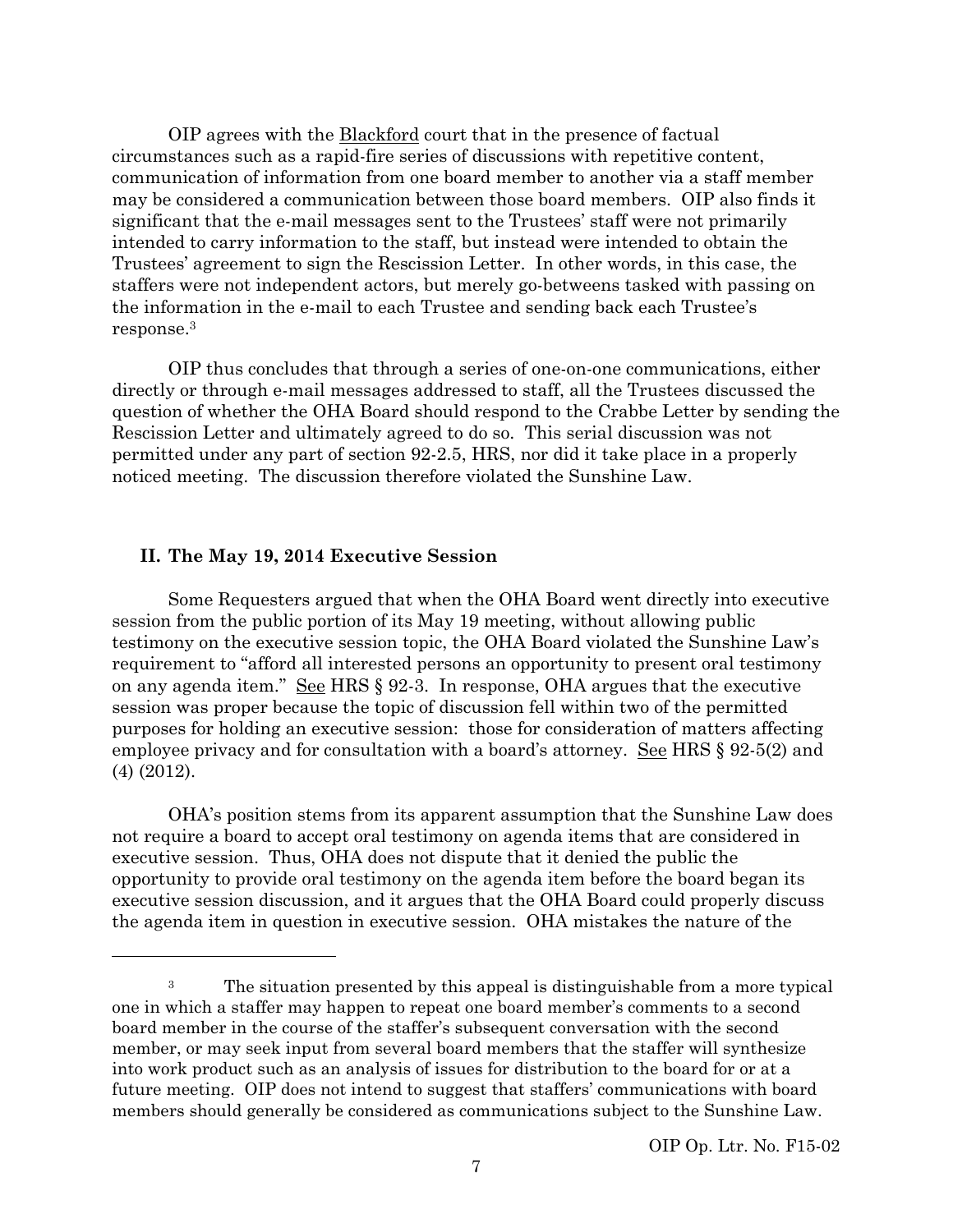Requesters' complaint: they do not question the propriety of holding an executive session to discuss Dr. Crabbe's employment, but rather focus on the OHA Board's undisputed denial of the public's ability to provide oral testimony on that subject during the public meeting.

OIP has previously noted the public's right to testify on every agenda item at every meeting. HRS § 92-3; e.g. OIP Op. Ltr. 05-02 (stating the general rule that a board must accept testimony on any agenda item at every meeting and distinguishing items **not** on the board's agenda, which it is not required to hear testimony on). However, OIP has not previously issued a formal opinion directly addressing the public's right to testify on agenda items anticipated to be held in executive session. With this opinion, OIP clarifies that the requirement to accept testimony applies to **every** agenda item at **every** meeting, including items to be discussed in executive session at a meeting where only executive session items are on the agenda.

Section 92-3, HRS, requires boards to "afford all interested persons an opportunity to present oral testimony on any agenda item." HRS § 92-3. Unlike another requirement in the same section that "all persons shall be permitted to attend every meeting," which precedes the added qualifier, "unless otherwise provided in the constitution or as closed pursuant to sections 92-4 and 92-5," the requirement that a board must "afford all interested persons an opportunity to present oral testimony on any agenda item" does not have any qualification or exception for agenda items that the board will discuss in executive session pursuant to sections 92-4 and 92-5, HRS. The OHA Board was therefore required to afford all interested persons an opportunity to present oral testimony on the executive session agenda item at issue, and its failure to do so violated the Sunshine Law.

#### **RIGHT TO BRING SUIT**

Any person may file a lawsuit to require compliance with or to prevent a violation of the Sunshine Law or to determine the applicability of the Sunshine Law to discussions or decisions of a government board. HRS § 92-12 (2012). The court may order payment of reasonable attorney fees and costs to the prevailing party in such a lawsuit. Id.

Where a final action of a board was taken in violation of the open meeting and notice requirements of the Sunshine Law, that action may be voided by the court. HRS § 92-11 (2012). A suit to void any final action must be commenced within ninety days of the action. Id.

This opinion constitutes an appealable decision under section 92F-43, HRS. A board may appeal an OIP decision by filing a complaint with the circuit court within thirty days of the date of an OIP decision in accordance with section 92F-43. HRS §§ 92-1.5, 92F-43 (2012). The board shall give notice of the complaint to OIP and the